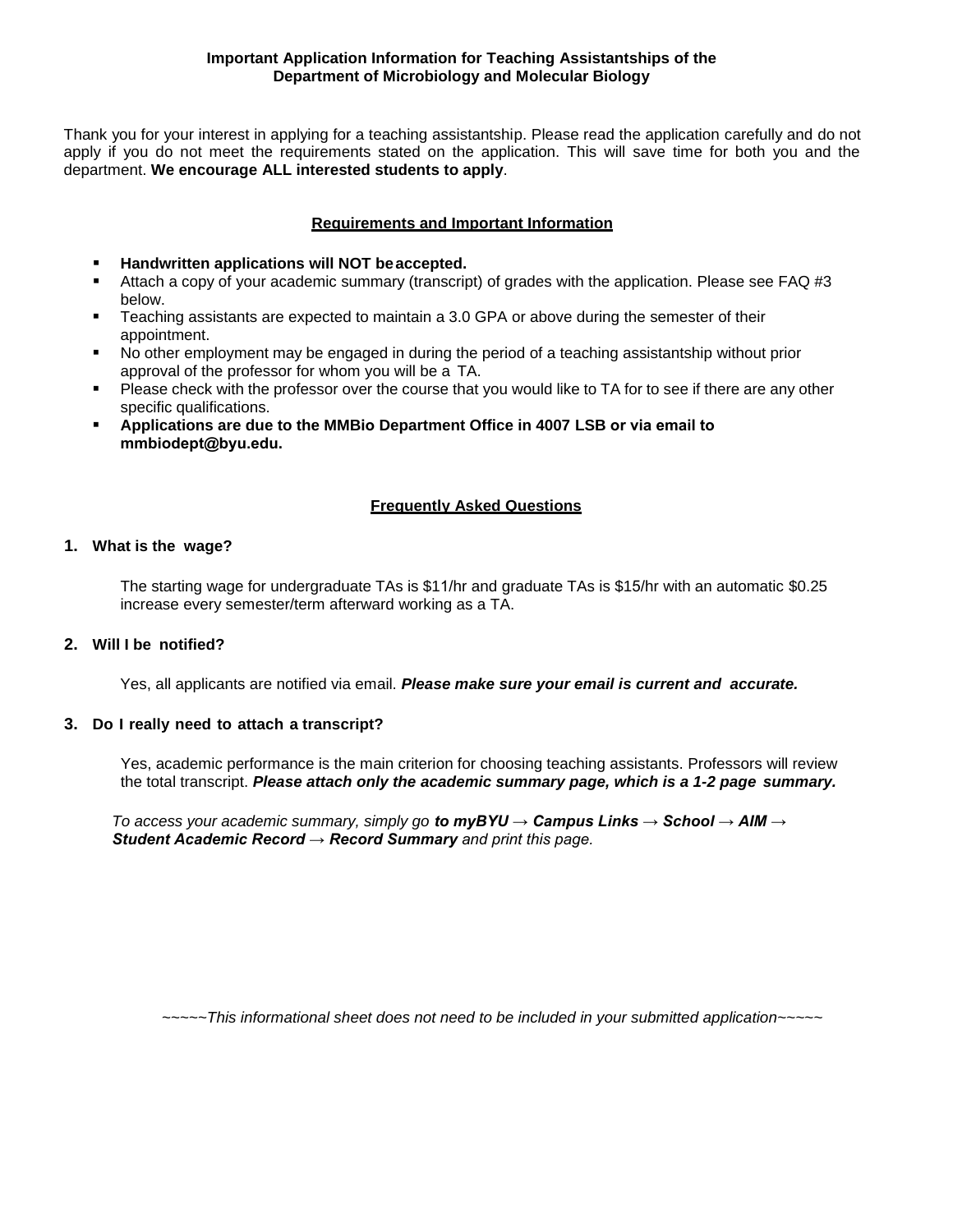# **BYU Microbiology and Molecular Biology Department Teaching Assistantship Application**

|                        |                                 | Please select all semester/term(s) that you are applying for: |              |                                                                                                                       |                               |                   |  |
|------------------------|---------------------------------|---------------------------------------------------------------|--------------|-----------------------------------------------------------------------------------------------------------------------|-------------------------------|-------------------|--|
|                        | Fall                            | Winter                                                        | Spring       | Summer                                                                                                                |                               |                   |  |
|                        | I. General Information          |                                                               |              |                                                                                                                       |                               |                   |  |
|                        | TA Course Preferences:          | First choice                                                  |              | <b>Other choices</b><br>*** Please note that you may be selected for another course than the preferences you list.*** |                               |                   |  |
|                        | Name (Last, First, Middle)      |                                                               |              |                                                                                                                       |                               |                   |  |
| <b>Current Address</b> |                                 | City                                                          | <b>State</b> | Zip Code                                                                                                              |                               |                   |  |
| <b>Email Address</b>   |                                 |                                                               |              | Net ID                                                                                                                |                               | Student ID Number |  |
| Cell Phone             |                                 | Alternate Phone                                               |              |                                                                                                                       |                               |                   |  |
|                        | <b>Expected graduation date</b> | $\overline{\text{Major(s)}}$                                  |              |                                                                                                                       | $\overline{\text{Minor(s)}}$  |                   |  |
|                        | II. Completed MMBIO courses:    |                                                               |              |                                                                                                                       | <b>Current MMBIO courses:</b> |                   |  |
| Course                 | Professor                       | Grade                                                         |              | Semester & Year                                                                                                       | Course                        | Professor         |  |
|                        |                                 |                                                               |              |                                                                                                                       |                               |                   |  |
|                        |                                 |                                                               |              |                                                                                                                       |                               |                   |  |
|                        |                                 |                                                               |              |                                                                                                                       |                               |                   |  |
|                        |                                 |                                                               |              |                                                                                                                       |                               |                   |  |
|                        |                                 |                                                               |              |                                                                                                                       |                               |                   |  |
|                        |                                 |                                                               |              |                                                                                                                       |                               |                   |  |
|                        |                                 |                                                               |              |                                                                                                                       |                               |                   |  |